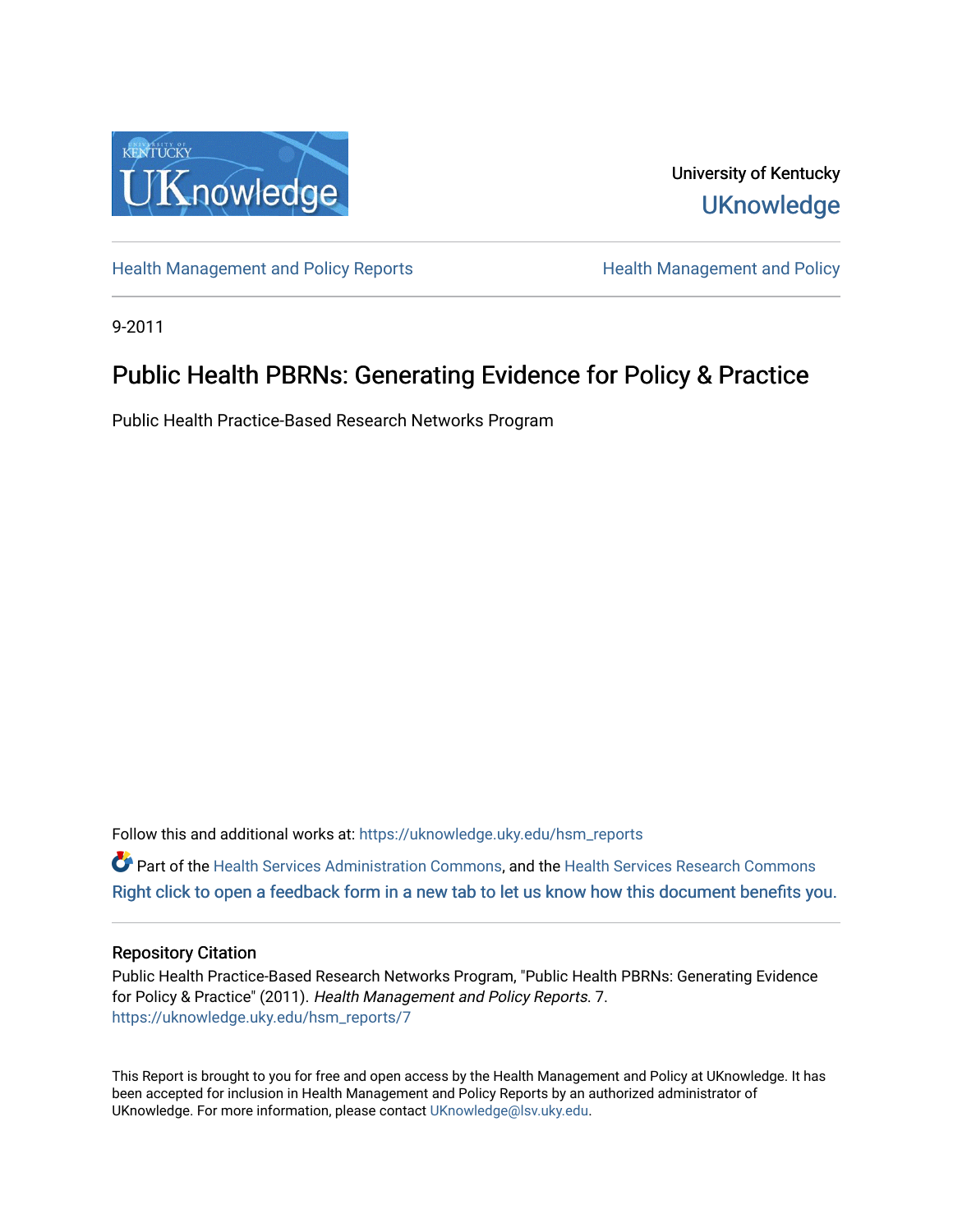

# **PUBLIC HEALTH PBRNS:**

## **GENERATING EVIDENCE FOR POLICY & PRACTICE**

September 2011

#### **OVERVIEW**

**The Public Health Practice-Based Research Networks Program** is a national program of the Robert Wood Johnson Foundation that supports the development of research networks for studying the comparative effectiveness, efficiency and equity of public health strategies deployed in real-world practice settings. A practice-based research network (PBRN) brings multiple public health agencies together with research partners to design and implement studies of population-based strategies that prevent disease and injury and promote health. Participating practitioners and researchers collaborate to identify pressing research questions of interest, design rigorous and relevant studies, execute research effectively, and translate findings rapidly into practice. As such, PBRNs represent vehicles for expanding the volume and quality of practice-based research needed for evidence-based decision-making in public health. The Public Health PBRN Program is based at the University of Kentucky College of Public Health, under the direction of Dr. Glen Mays.

## **BACKGROUND AND RATIONALE**

PBRNs have been used successfully in the field of health services research to study clinical innovations and test quality improvement strategies in community-based medical practice settings. Building on this model, the Public Health PBRN Program is the first national initiative in the U.S. to develop PBRNs for research in public health practice settings. Like their counterparts in clinical research, public health PBRNs are particularly well positioned to test and evaluate strategies for accelerating the diffusion of evidence-based practices and policies across a variety of practice settings. The range of public health studies that can be conducted through PBRNs is wide, including:

- Comparative case studies designed to identify problems and/or innovations in how public health activities are currently implemented in different practice settings.
- Large-scale observational studies designed to evaluate practice variation across local and/or state public health settings in order to identify opportunities for reducing unnecessary, inefficient, or harmful variation.
- Intervention studies and community trials designed to test the effectiveness and cost-effectiveness of new public health programs. Such studies may also test the effectiveness of quality improvement initiatives directed at existing programs.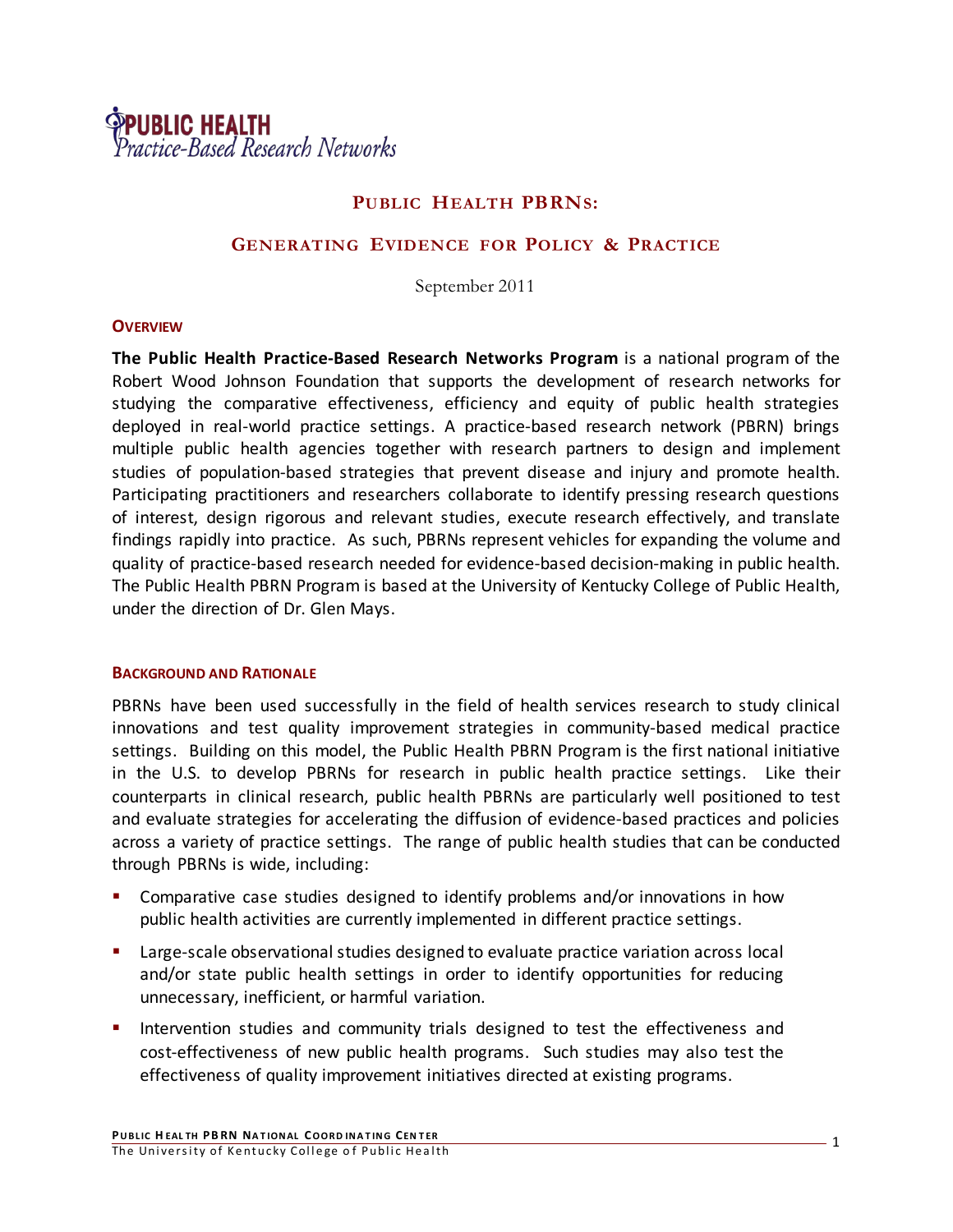**Policy evaluations and natural experiments designed to monitor the effects of key** policy and administrative changes made at local and/or state levels, such as changes in laws and regulations, shifts in funding or staffing levels, and organizational restructuring such as service consolidation, regionalization or decentralization strategies.

These types of studies require the ability to measure public health activities and outcomes in real-world practice settings, and to make valid comparisons across such settings and over time.

# **THE RESEARCH NETWORKS**

The Public Health PBRN Program currently supports 12 primary reseach networks comprised of local and state governmental public health agencies, community partners, and collaborating academic research institutions. These networks are located in Colorado, Connecticut, Florida, Kentucky, Massachusetts, Minnesota, Nebraska, New York, North Carolina, Ohio, Washington, and Wisconsin. In addition to the 12 supported research networks, other public health PBRNs participate in the program as affiliate members and emerging networks under development.



The **National Coordinating Center** for the Public Health PBRN Program, based at the University of Kentucky College of Public Health, provides resources and technical assistance to the networks for developing, operating, translating and disseminating research projects. The Coordinating Center also organizes cross-cutting and multi-network research studies designed to evaluate and compare public health strategies implemented across diverse practice settings.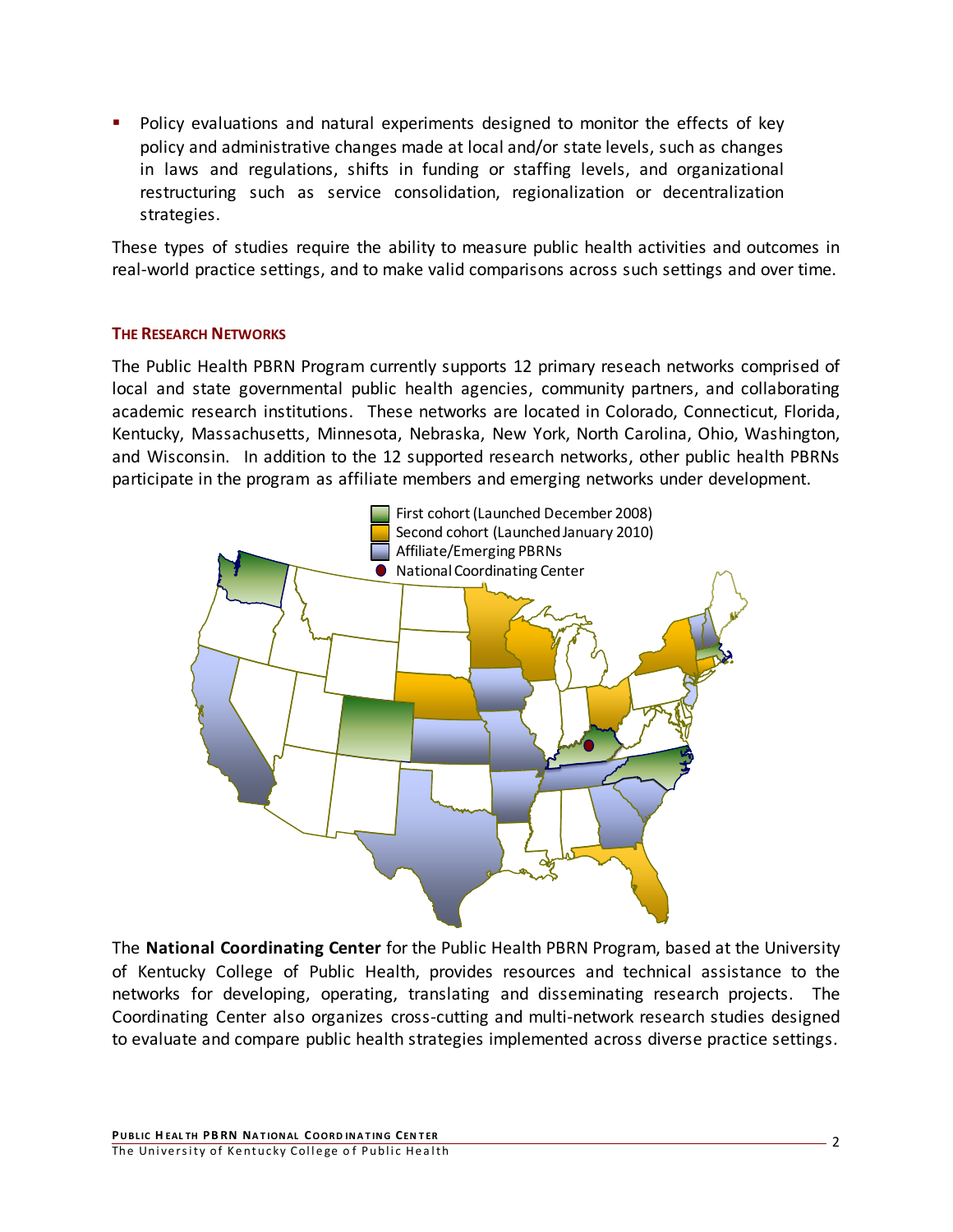## **RESEARCH ACTIVITIES AND SUPPORT**

Public health PBRNs begin their operations with a small-scale, descriptive research study – the Preliminary Investigation Project (PIP) – that allows participants to test their mechanisms of collaborative inquiry and gain proof of concept for their network. After the first year or two of participation in the program, networks progress to larger-scale research projects supported by Research Implementation Awards (RIAs) and Research Acceleration and Capacity Enhancement (RACE) supplements. Additionally, networks can pursue short-term, time-sensitive research opportunities supported by Quick Strike Research Funds (QSRFs). Alongside these Foundationsupported research projects, networks and their partners pursue research funding from myriad federal, state, and nongovernmental sources for health services research and public health research support. More than 40 research projects have been launched within the PBRNs to date. Current research topics include:

- Variation in staffing levels across local public health agencies and their influence on delivery of essential public health services
- **•** Variation in the implementation and impact of regionalized public health delivery models
- Variation in local health department approaches to communicable disease reporting, and its impact on surveillance and disease control efforts
- Impact of a comprehensive state public health reform law on the organization and delivery of local public health services
- Causes and consequences of local variation in the public health response to H1N1 influenza
- **Impact of funding reductions on the delivery of evidence-based public health programs and** services
- **Effectiveness of quality improvement strategies for diabetes prevention delivered through** local public health agencies
- Influence of public health agencies on the adoption of evidence-based obesity prevention strategies by local community coalitions.

# **FOR MORE INFORMATION**

More information about the Public Health PBRN Program is available on the program website [www.publichealthsystems.org/pbrn](http://www.publichealthsystems.org/pbrn) . You may contact the Coordinating Center at:

Public Health PBRN National Coordinating Center 121 Washington Ave, Rm 204 Lexington, KY 40536-0003 Phone 859-218-2094 Fax 859-257-3748 Email[: publichealthPBRN@uky.edu](mailto:publichealthPBRN@uky.edu)